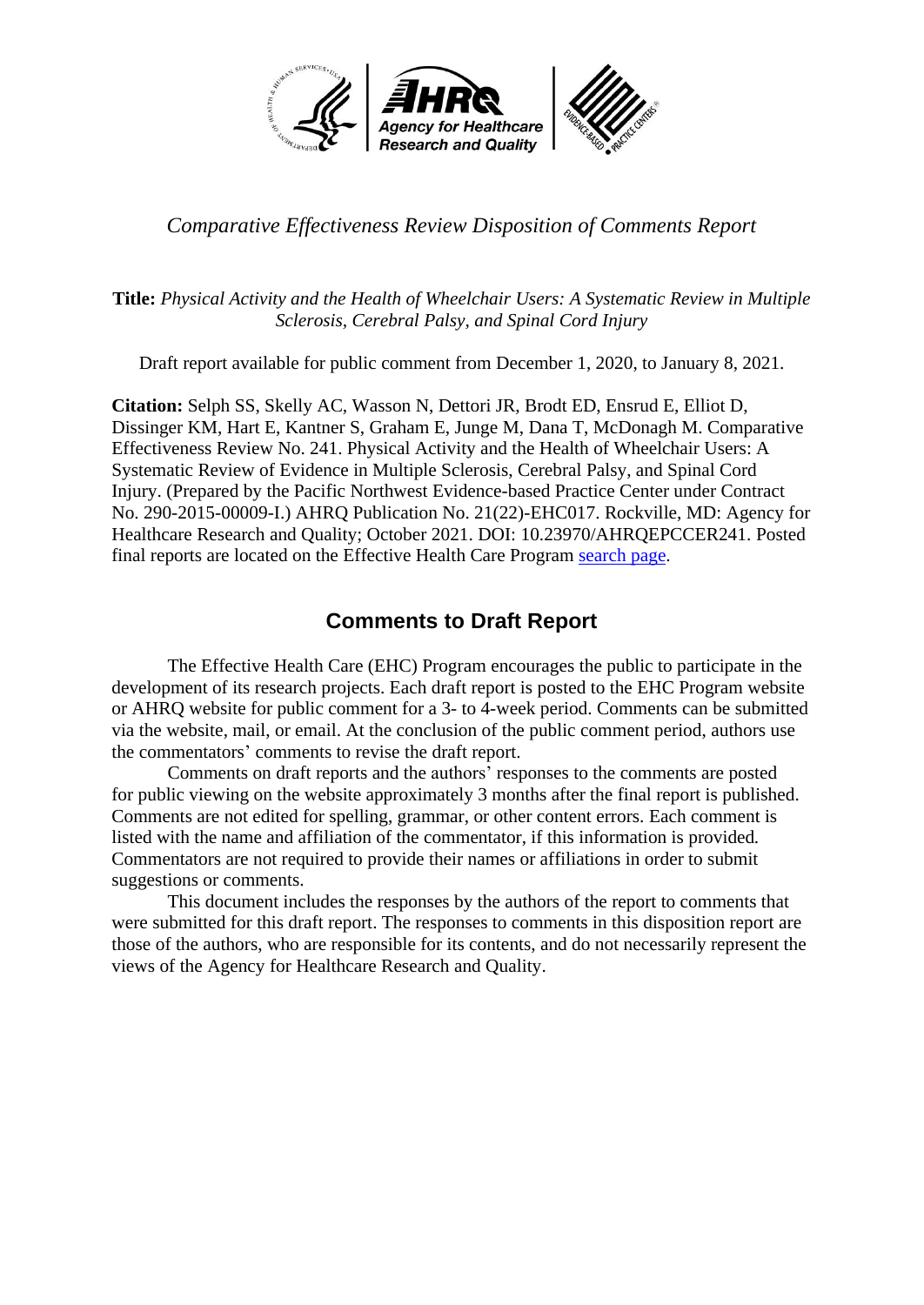

## **Summary of Public Comments and Author Response**

This research review underwent peer review before the draft report was posted for public comment on the EHC website.

- The primary theme of the public comments regarded the scope of the systematic review: should have limited the review to those with significant baseline impairment, should have included behavior change initiation as an intervention, and should have included cognitive effects as an outcome.
- In response to these comments: we agreed that additional research should be conducted in individuals with greater impairment and added this to the applicability/generalizability and research needs of the report; we explained that behavior change initiation interventions were outside the scope of the review, as was the inclusion of cognitive effects as an outcome (largely due to resource limitations).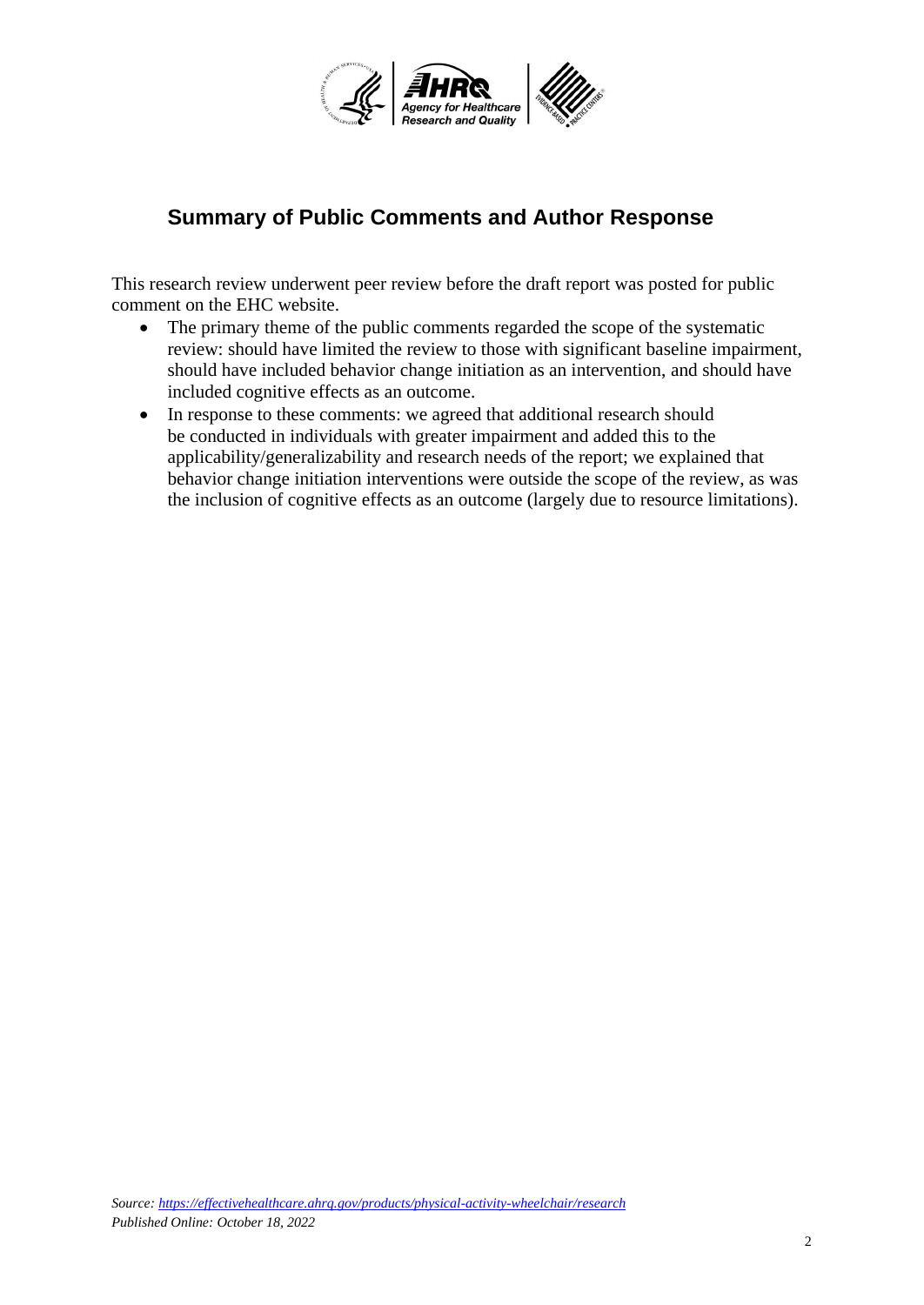

# **Public Comments and Author Response**

| <b>Commentator</b><br>& Affiliation                                                  | <b>Section</b>                                                                | <b>Comment</b>                                                                                                                                                                                                                                                                                                                                                                                                                    | <b>Response</b>                                                                                                                                                                                                                                 |
|--------------------------------------------------------------------------------------|-------------------------------------------------------------------------------|-----------------------------------------------------------------------------------------------------------------------------------------------------------------------------------------------------------------------------------------------------------------------------------------------------------------------------------------------------------------------------------------------------------------------------------|-------------------------------------------------------------------------------------------------------------------------------------------------------------------------------------------------------------------------------------------------|
| <b>Kirsten Aquino</b><br><b>AANS/CNS</b>                                             | <b>General comments</b><br>on the draft report.                               | The AANS/CNS Spine Section did briefly review the<br>document but felt that it was outside the purview of<br>Neurosurgery. 81% of the studies involved patients with<br>multiple sclerosis or cerebral palsy - two conditions not<br>treated by neurosurgeons.                                                                                                                                                                    | Thank you for your review of<br>the report.                                                                                                                                                                                                     |
| <b>Stephanie Silveira</b><br>University of<br>Alabama at<br><b>Birmingham</b>        | Comments on the<br><b>Evidence Summary</b><br>section of the draft<br>report. | I think the evidence summary is great, especially the inclusion<br>of Table A.                                                                                                                                                                                                                                                                                                                                                    | Thank you.                                                                                                                                                                                                                                      |
| <b>Stephanie Silveira</b><br><b>University of</b><br>Alabama at<br><b>Birmingham</b> | Comments on the<br>Introduction section<br>of the draft report.               | Overall the Introduction does a great job introducing the<br>topic and providing background, however there are statistics<br>regarding the projected incidence of wheelchair use in<br>persons with MS<br>(https://pubmed.ncbi.nlm.nih.gov/16415308/).                                                                                                                                                                            | Thank you. The referenced study<br>provides time to progress to<br>specific levels on the Disability<br>Status Scale rather than actual<br>wheelchair use.                                                                                      |
| <b>Stephanie Silveira</b><br>University of<br>Alabama at<br><b>Birmingham</b>        | Comments on the<br>Methods section of<br>the draft report.                    | Overall the methods section is easy to read and follow.<br>Further, there should be subquestions/analyses focused on<br>the type of wheelchair. I imagine there is not a lot of evidence<br>or reporting of the specific mobility device used by<br>participants, however this is a large factor that impacts overall<br>energy expenditure and likely health outcomes of interest.                                               | We agree that energy expenditure<br>is greatly affected by wheelchair<br>and type of wheelchair use.<br>However, very few studies reported<br>that wheelchair users were included<br>in the study, so we were unable to<br>do any sub analyses. |
| <b>Stephanie Silveira</b><br><b>University of</b><br>Alabama at<br><b>Birmingham</b> | Comments on the<br>Results section of<br>the draft report.                    | In Table A cycling is collapsed into one category, however<br>the results outline differences by upper body and lower body<br>cycling that are warranted.                                                                                                                                                                                                                                                                         | We agree that there are differences<br>between upper body and lower<br>body cycling. We included the type<br>of cycling in the in-text tables for<br>each study, along with each<br>study's results.                                            |
| <b>Stephanie Silveira</b><br>University of<br>Alabama at<br><b>Birmingham</b>        | Comments on the<br>Discussion section<br>of the draft report.                 | I wonder why cognitive outcomes and neuroimaging was not<br>included-- the authors may consider addressing as an area<br>for future research. I liked the discussion of others relevant<br>reviews and meta-analyses. Further discussion is warranted<br>regarding the lack of ability to blind participants when using a<br>usual care or waitlist control and subsequent impact on risk<br>bias that is likely not appropriate. | The inclusion of cognitive outcomes<br>and neuroimaging was outside the<br>scope of this review. We added<br>lack of ability to blind participants<br>as a limitation.                                                                          |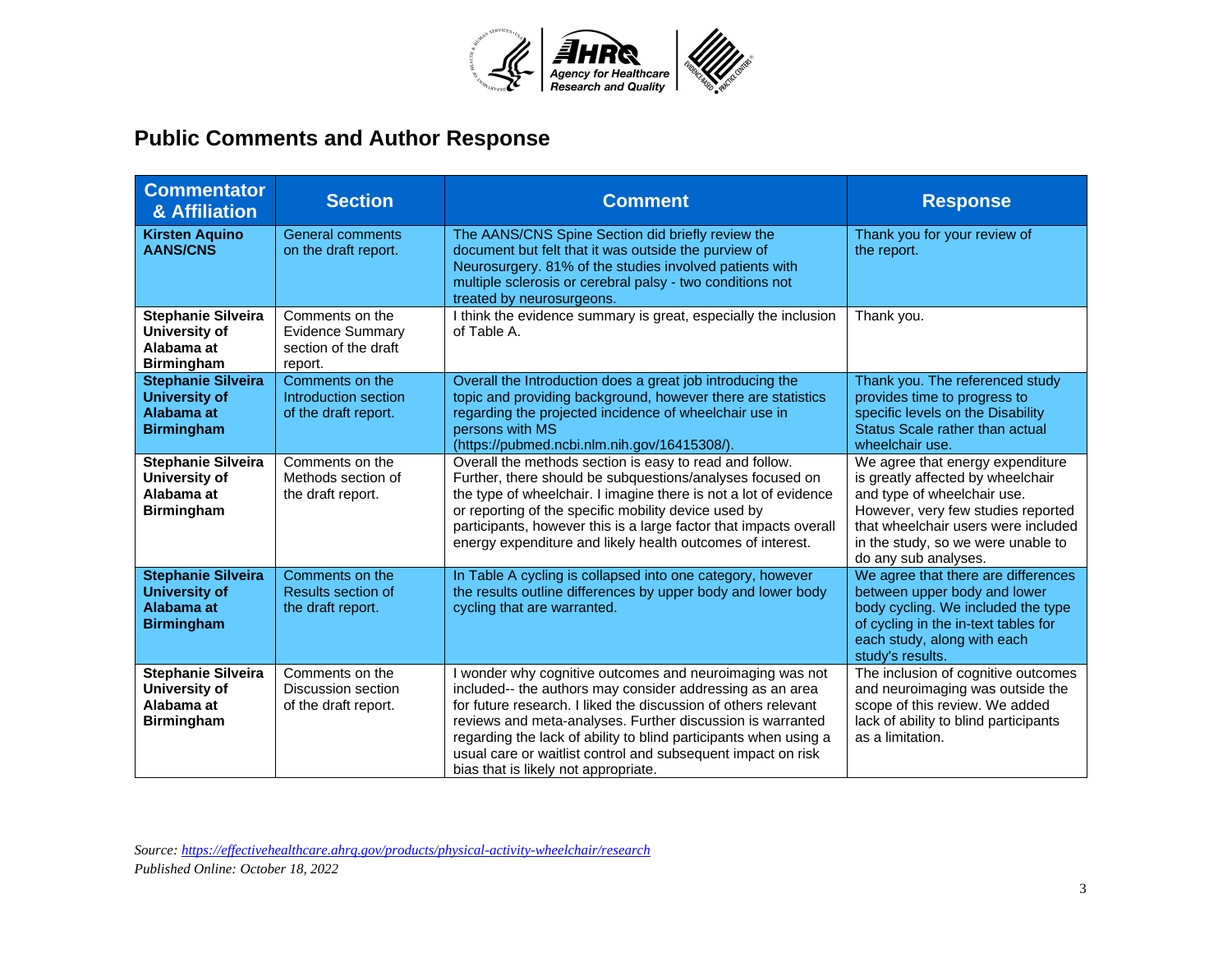

| <b>Commentator</b><br>& Affiliation                                                  | <b>Section</b>                                                                                              | <b>Comment</b>                                                                                                                                                                                                                                                                                                                                                                                                                                                                                                                                                                                                                                                                                                                                                                                                                                                                                                                                                                                                                                                                                                                                                                                                                                                                        | <b>Response</b>                                                                                                                                                                                                                                                                                                                                                                                                                                                                                                                                                                                                                                                                                                                                                                                                                                                                                                                                                                                                                                                                                                                                                               |
|--------------------------------------------------------------------------------------|-------------------------------------------------------------------------------------------------------------|---------------------------------------------------------------------------------------------------------------------------------------------------------------------------------------------------------------------------------------------------------------------------------------------------------------------------------------------------------------------------------------------------------------------------------------------------------------------------------------------------------------------------------------------------------------------------------------------------------------------------------------------------------------------------------------------------------------------------------------------------------------------------------------------------------------------------------------------------------------------------------------------------------------------------------------------------------------------------------------------------------------------------------------------------------------------------------------------------------------------------------------------------------------------------------------------------------------------------------------------------------------------------------------|-------------------------------------------------------------------------------------------------------------------------------------------------------------------------------------------------------------------------------------------------------------------------------------------------------------------------------------------------------------------------------------------------------------------------------------------------------------------------------------------------------------------------------------------------------------------------------------------------------------------------------------------------------------------------------------------------------------------------------------------------------------------------------------------------------------------------------------------------------------------------------------------------------------------------------------------------------------------------------------------------------------------------------------------------------------------------------------------------------------------------------------------------------------------------------|
| <b>Stephanie Silveira</b><br><b>University of</b><br>Alabama at<br><b>Birmingham</b> | Comments on the<br>Conclusion section<br>of the draft report.                                               | I think the term physical activity is quite misleading as the<br>focus of this report as the inclusion criteria really focus on<br>supervised exercise training.                                                                                                                                                                                                                                                                                                                                                                                                                                                                                                                                                                                                                                                                                                                                                                                                                                                                                                                                                                                                                                                                                                                      | We defined physical activity as<br>a minimum of 10 supervised<br>exercise sessions.                                                                                                                                                                                                                                                                                                                                                                                                                                                                                                                                                                                                                                                                                                                                                                                                                                                                                                                                                                                                                                                                                           |
| <b>Stephanie Silveira</b><br>University of<br>Alabama at<br><b>Birmingham</b>        | General comments<br>on the draft report.                                                                    | The definition of physical activity for the purposes of this<br>study really needs to be refined. This report is focused on<br>supervised exercise training and excludes all leisure-time and<br>lifestyle physical activity interventions. I believe this a major<br>limitation given supervised exercise training is the least likely<br>approach from population-level physical activity promotion.<br>Supervised exercise training has merit for some of the<br>proposed research for understanding dose of exercise and<br>stimuli, however behavioral interventions are critically needed<br>that support physical activity that can be disseminated on a<br>much larger scale. Specifically among persons with MS, there<br>is no evidence that any of the exercise training was targeting<br>people who use wheelchairs for mobility. Further evidence<br>and focus is needed in persons EDSS [and] gt;6.Another<br>major concern is the lack of emphasis for further research on<br>behavior change initiation, implementation, and maintenance.<br>The authors address the need for longitudinal outcomes,<br>however there will likely be no long-term outcomes without<br>the inclusion of theory-based behavioral techniques that<br>promote systematic behavior change. | We defined physical activity as a<br>minimum of 10 supervised exercise<br>sessions. We report wheelchair use<br>whenever the studies reported<br>wheelchair use. However, most<br>studies did not report the proportion<br>of the study population that used a<br>wheelchair, the type of wheelchair<br>use, or the frequency of wheelchair<br>use. We agree that more research<br>needs to be conducted in<br>participants with EDSS scores 6<br>and higher (greater disability). We<br>added this to the section on<br>applicability/ generalizability and to<br>the research needs sections of the<br>report. We agree that behavior<br>change techniques would likely<br>help all individuals live healthier<br>lives with improved diet and<br>exercise. We added this to the<br>applicability/generalizability section:<br>"This report focused on supervised<br>exercise training and excluded all<br>leisure-time and lifestyle physical<br>activity interventions which may<br>have greater and more sustained<br>short as well as long term health<br>effects." This is also mentioned in<br>the section on Limitations of the<br><b>Systematic Review Process.</b> |
| <b>Stephanie Silveira</b><br><b>University of</b><br>Alabama at<br><b>Birmingham</b> | Does this report<br>describe both the<br>problem and the<br>evidence in a way that<br>you could understand? | The authors sought to review the current evidence for<br>physical activity as a preventative strategy for negative health<br>outcomes among wheelchair users with MS, CP, and SCI.<br>They reported limited evidence, especially for CVD, mortality,<br>and other health outcomes, however there was evidence for<br>improvements in walking, balance, and psychosocial<br>measures such as QOL.                                                                                                                                                                                                                                                                                                                                                                                                                                                                                                                                                                                                                                                                                                                                                                                                                                                                                      | Thank you, we agree and believe<br>larger, well-conducted RCTs are<br>needed in patients with MS, CP,<br>and SCI to address evidence gaps<br>and to confirm current findings.                                                                                                                                                                                                                                                                                                                                                                                                                                                                                                                                                                                                                                                                                                                                                                                                                                                                                                                                                                                                 |

*Source[: https://effectivehealthcare.ahrq.gov/products/physical-activity-wheelchair/research](https://effectivehealthcare.ahrq.gov/products/physical-activity-wheelchair/research)*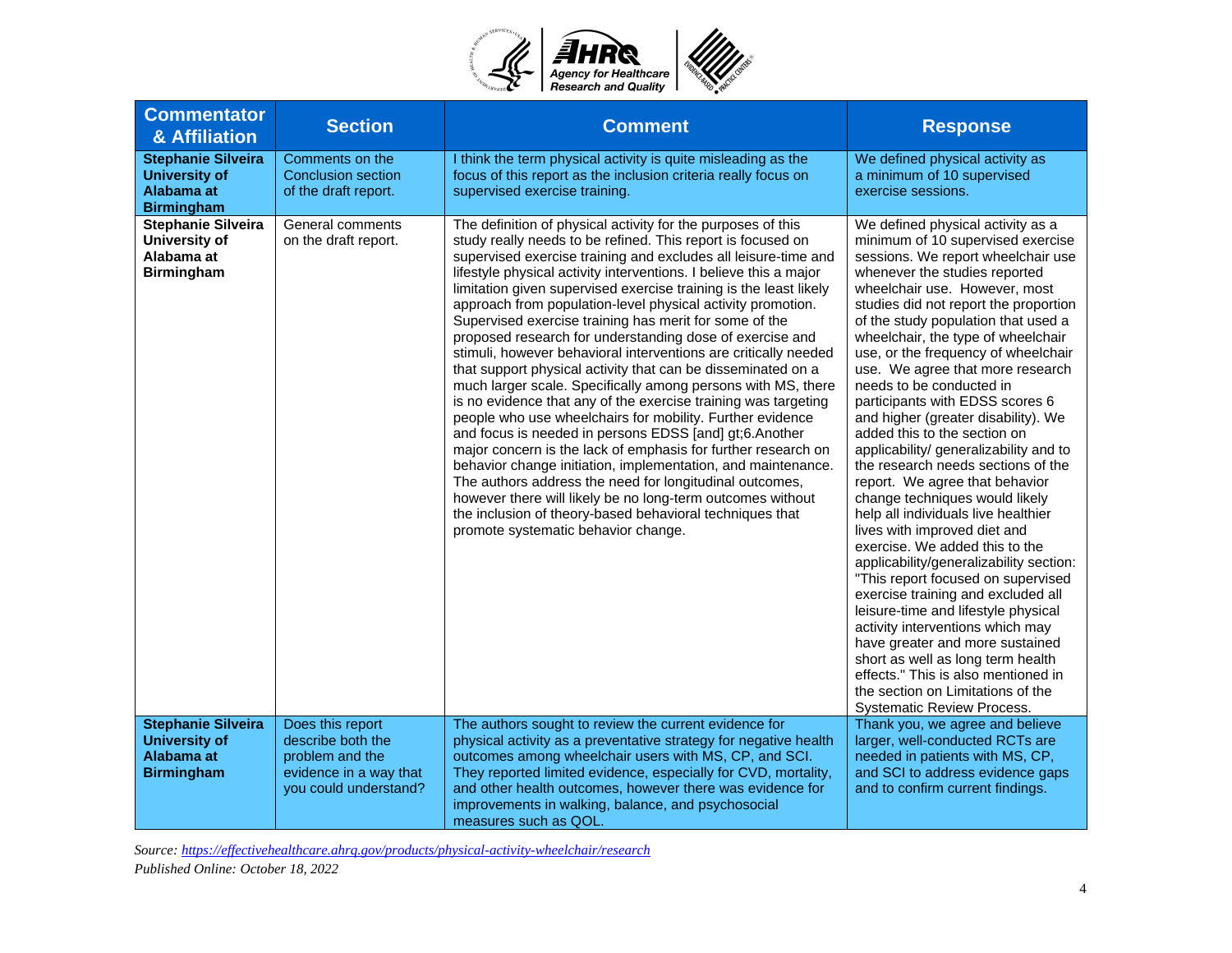

| <b>Commentator</b><br>& Affiliation                                                  | <b>Section</b>                                                   | <b>Comment</b>                                                                                                                                                                                                                                                                      | <b>Response</b>                                                                                                                                                                                                                                                                                                                                                                                                                                                                                                                                                                                                                                                                                                                                                                                                                                                                                                                                                                                                                                                                                                                                                               |
|--------------------------------------------------------------------------------------|------------------------------------------------------------------|-------------------------------------------------------------------------------------------------------------------------------------------------------------------------------------------------------------------------------------------------------------------------------------|-------------------------------------------------------------------------------------------------------------------------------------------------------------------------------------------------------------------------------------------------------------------------------------------------------------------------------------------------------------------------------------------------------------------------------------------------------------------------------------------------------------------------------------------------------------------------------------------------------------------------------------------------------------------------------------------------------------------------------------------------------------------------------------------------------------------------------------------------------------------------------------------------------------------------------------------------------------------------------------------------------------------------------------------------------------------------------------------------------------------------------------------------------------------------------|
| <b>Stephanie Silveira</b><br>University of<br>Alabama at<br><b>Birmingham</b>        | Did you find this report<br>unnecessarily difficult<br>to read?  | The report was okay to read as a researcher, however I<br>imagine for individuals in the general population it would<br>be much more challenging to navigate and digest.                                                                                                            | Thank you, we understand and<br>hope that the evidence summery<br>and upcoming journal publication<br>will be easy to navigate and<br>easily digestible.                                                                                                                                                                                                                                                                                                                                                                                                                                                                                                                                                                                                                                                                                                                                                                                                                                                                                                                                                                                                                      |
| <b>Stephanie Silveira</b><br><b>University of</b><br>Alabama at<br><b>Birmingham</b> | Could you find and<br>understand the results<br>and conclusions? | Yes, however I note several concerns above including<br>the definition of PA, inclusion of studies that focused on<br>individuals without evidence of significant walking impairment<br>or wheelchair use, and no clear emphasis on disability<br>severity or mobility device type. | We defined physical activity as a<br>minimum of 10 supervised exercise<br>sessions. We report wheelchair use<br>whenever the studies reported<br>wheelchair use. However, most<br>studies did not report the proportion<br>of the study population that used a<br>wheelchair, the type of wheelchair<br>use, or the frequency of wheelchair<br>use. We agree that more research<br>needs to be conducted in<br>participants with EDSS scores 6<br>and higher (greater disability). We<br>added this to the section on<br>applicability/ generalizability and to<br>the research needs sections of the<br>report. We agree that behavior<br>change techniques would likely<br>help all individuals live healthier<br>lives with improved diet and<br>exercise. We added this to the<br>applicability/generalizability section:<br>"This report focused on supervised<br>exercise training and excluded all<br>leisure-time and lifestyle physical<br>activity interventions which may<br>have greater and more sustained<br>short as well as long term health<br>effects." This is also mentioned in<br>the section on Limitations of the<br><b>Systematic Review Process.</b> |
| <b>Kirsten Aquino</b><br><b>AANS/CNS</b>                                             | General comments<br>on the draft report.                         | This document was briefly reviewed by the Spine Section<br>of the AANS/CNS but found to be outside the purview of<br>Neurosurgery.                                                                                                                                                  | Thank you for your review of<br>the report.                                                                                                                                                                                                                                                                                                                                                                                                                                                                                                                                                                                                                                                                                                                                                                                                                                                                                                                                                                                                                                                                                                                                   |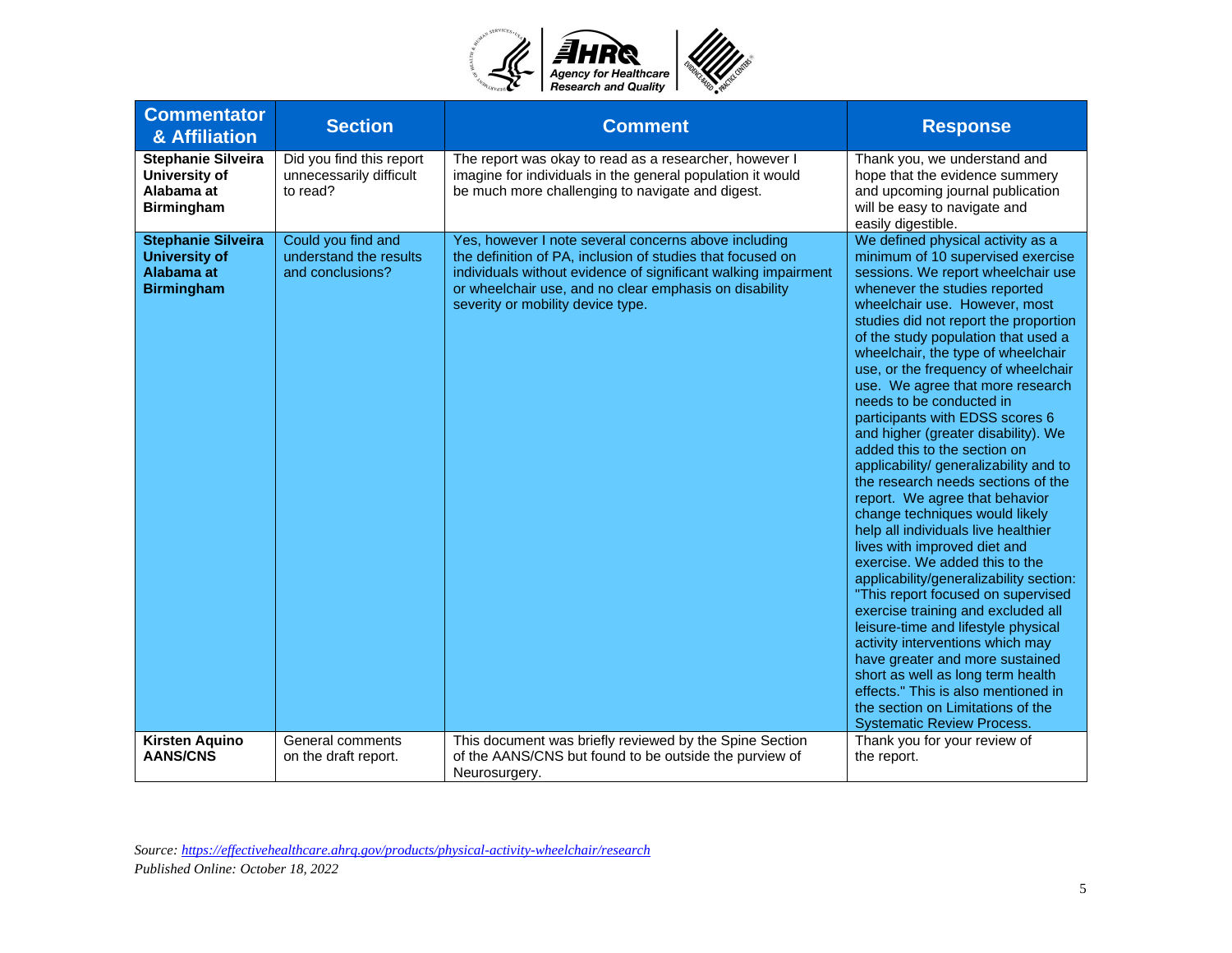

| <b>Commentator</b><br>& Affiliation                         | <b>Section</b>                                                                | <b>Comment</b>                                                                                                                                                                                                                                                                                                                                                                      | <b>Response</b>                                                                                                                                                                                                                                                                  |
|-------------------------------------------------------------|-------------------------------------------------------------------------------|-------------------------------------------------------------------------------------------------------------------------------------------------------------------------------------------------------------------------------------------------------------------------------------------------------------------------------------------------------------------------------------|----------------------------------------------------------------------------------------------------------------------------------------------------------------------------------------------------------------------------------------------------------------------------------|
| <b>Audrey Hicks</b><br><b>McMaster</b><br><b>University</b> | Comments on the<br><b>Evidence Summary</b><br>section of the draft<br>report. | This is a nice summary, although I [and] #039; m not sure it is<br>necessary to separate all the effects of aerobic interventions<br>into the specific type of intervention (aquatics, cycling, gait)<br>training, etc.). I would think it more relevant to focus on the<br>intensity of the training (using either HR (% of max) or RPE,<br>the mode should not be that important. | Most studies that met inclusion<br>criteria did not report HR or RPE<br>making it difficult to analyze results<br>based perceived on effort or<br>energy expenditure.                                                                                                            |
| <b>Audrey Hicks</b><br><b>McMaster</b><br><b>University</b> | Comments on the<br>Methods section of<br>the draft report.                    | Very clear.                                                                                                                                                                                                                                                                                                                                                                         | Thank you.                                                                                                                                                                                                                                                                       |
| <b>Audrey Hicks</b><br><b>McMaster</b><br><b>University</b> | Comments on the<br>Results section of<br>the draft report.                    | Results were a bit cumbersome to read. Not enough detail<br>provided on intensity of exercise interventions. I would prefer<br>to see that, rather than all the different types of aerobic,<br>balance, cycling etc. exercises.                                                                                                                                                     | Most studies that met inclusion<br>criteria did not report HR or RPE<br>making it difficult to analyze results<br>based perceived on effort or<br>energy expenditure.                                                                                                            |
| <b>Audrey Hicks</b><br><b>McMaster</b><br><b>University</b> | Comments on the<br>References section<br>of the draft report.                 | Alphabetical referencing would be easier to navigate                                                                                                                                                                                                                                                                                                                                | Thank you for your comment. The<br>Appendix includes an alphabetical<br>list of the included and excluded<br>studies. The Systematic Review<br>citations and reference list is<br>prepared in order of publication<br>referred to based on AHRQ report<br>publication standards. |